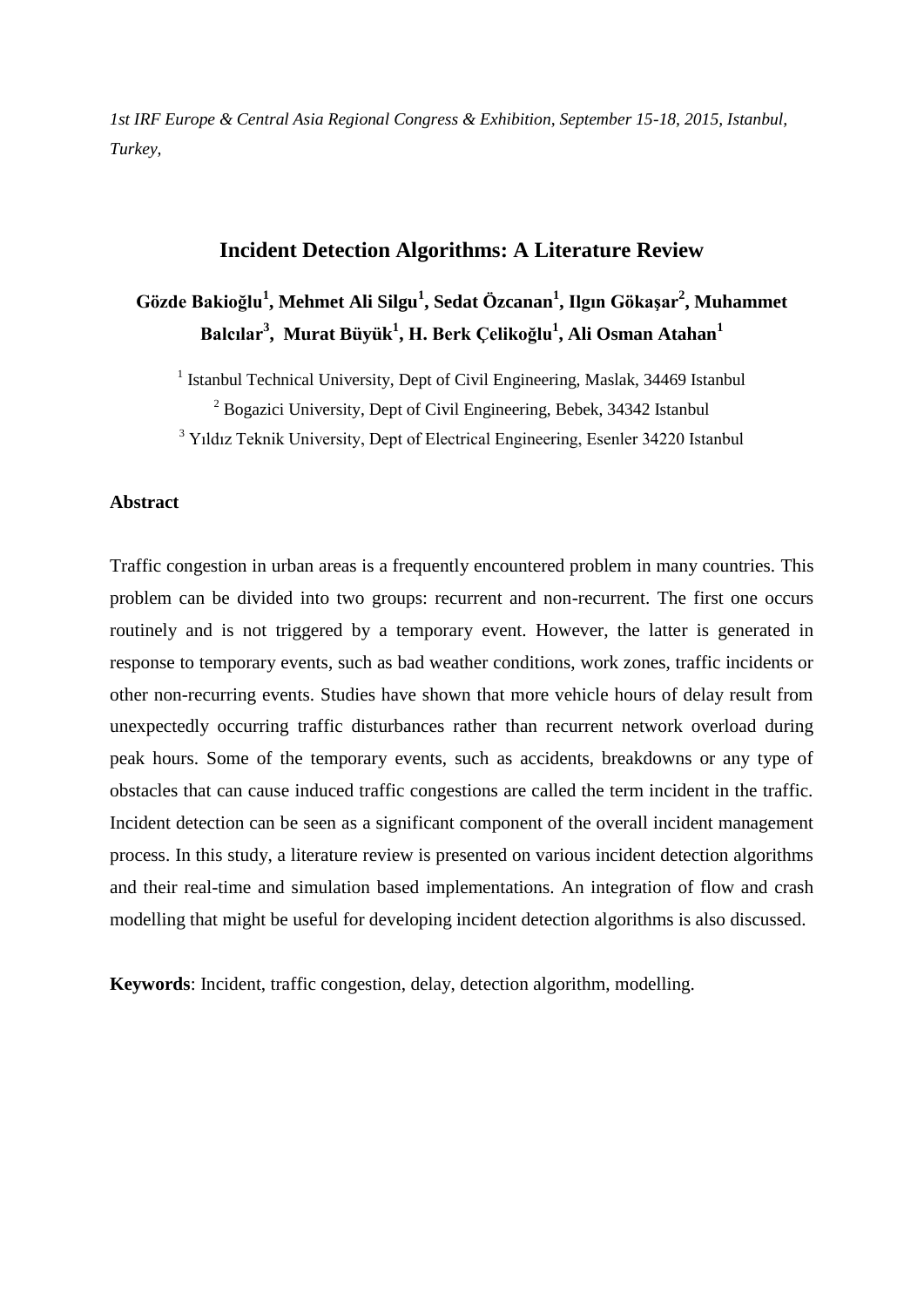## **1. INTRODUCTION**

The current efforts for modelling and solution of traffic problems, such as the congestion and congestion propagation, are to represent the problem, and consequently the solution, in a time-varying, or dynamic, way. Realistic solutions to such problems can now be performed only if a certain amount of input data is obtained in real-time or in a time-varying fashion. Solution to traffic problems at various scales necessitates both the realistic modelling and the real-time processing of traffic flow. Deterministic and/or stochastic traffic flow models, that have a wide range of application domains, may be simply evolved to account for the issues, such as within-day dynamics and peak-hour flow variation. A more complex problem of interest is to quickly specify and model the effect of nonrecurrent events in traffic flow, such as an accident, and consequently to maintain the stability of flow. In order to detect the 'incident', noted as the main cause of the non-recurrent congestion in the relevant literature, and manage the overall traffic flow propagation a number of approaches and methods are utilised.

With the motivation of dynamically detecting and predicting variation on traffic flow conditions, including incident and accident based propagations, the present study aims to develop incident detection algorithms, by making use of varying traffic flow theories that represent realistically the spatio-temporal variation of traffic flow, and evaluate their performances within a holistic approach where flow modelling and crash modelling frames will be integrated by coupling specific simulation platforms.

### **2. LITERATUR REVIEW**

Because of conducting model that contain area of traffic flow and crash dynamic in existing incident and accident, the literatur is presented two main subtitle.

Congestion is a major transportation issue causing safety problems and huge economic losess while affecting almost every individual every day. According to Federal Highway Administration (FHWA) 25% of road congestion is attributed to traffic incidents, such as crashes, disabled vehicles and spilled loads (FHWA, 2005) Due to different reasons congestion can be classified into recuuring and nonreccuring. Recurring congestion results from demand exceeding supply over a certain time or space. Non- recurring congestion usually caused by occasional events, e.g, incidents, work zones and special events.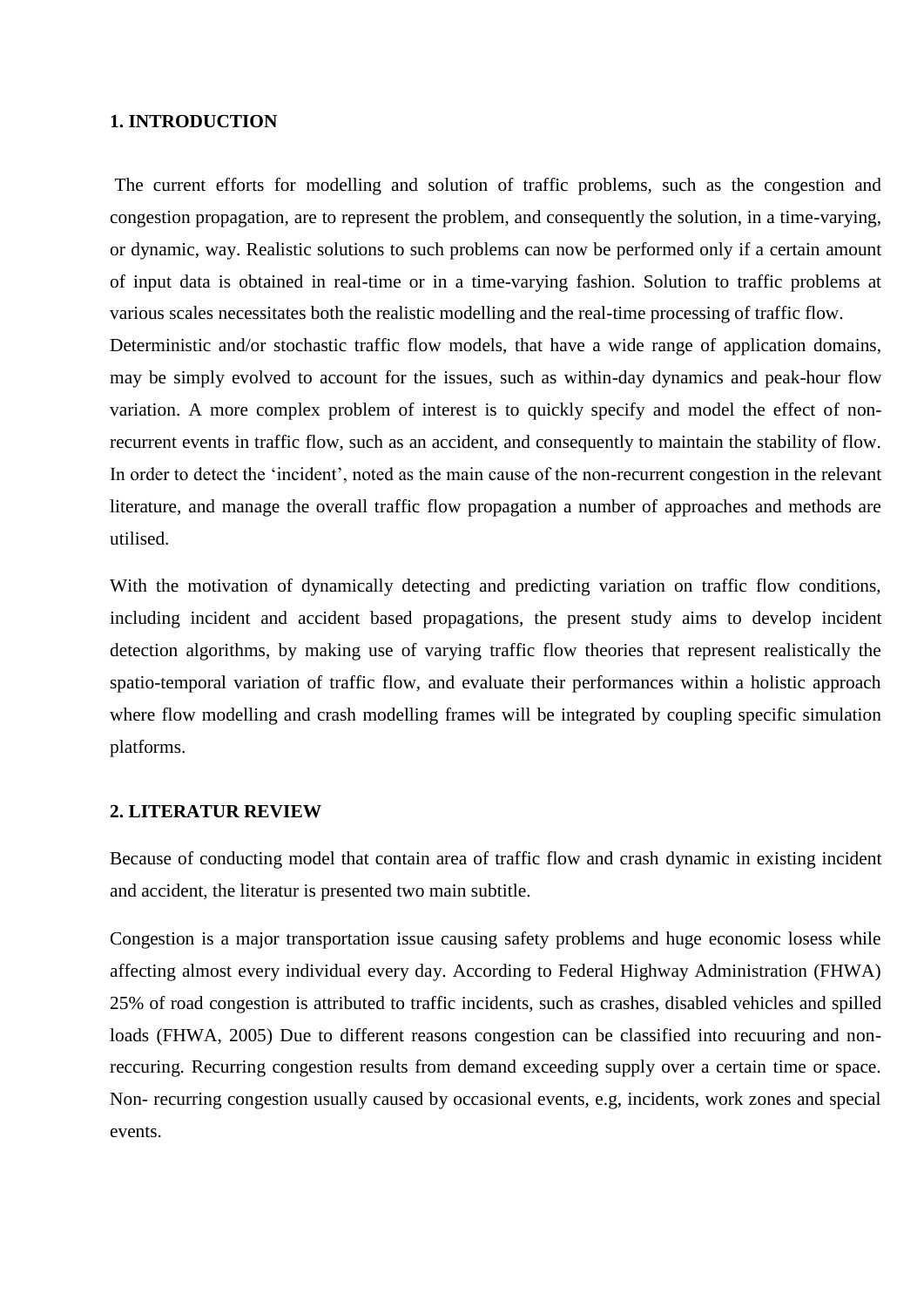Many measures have been used to mitigate recurrent congestion for years, such as ramp metering and hard shoulder running. However, only a few previous studies systematically evaluated and compared the effectiveness of such strategies in combating non-recurrent congestion. Incident detection can be seen as a significant component of the overall incident management process. Majority of the type of this algorithm which catch the irregularity of traffic flow is the function of variation of capacity and occupancy.

Incident detection algorithm depends on highway management conditions, geometric design of road, environmental conditions, variation of vehicle classification in flow, distance between sensors, time and severity.

R.Weil , J.Wootton and A.Garcia Ortiz discussed the development of a new novel time indexed anomaly detection algorithm. They establish norms as a time dependent function for each station by integrating past "normal" traffic patterns for a given time period.

Asim Karim and Hojjat Adeli present a new two-stage single-station freeway incident detection model based on advanced wavelet analysis and pattern recognition techniques. Wavelet analysis is used to denoise, cluster, and enhance the raw traffic data, which is then classified by a radial basis function neural network. An energy representation of the traffic pattern in the wavelet domain is found to best characterize incident and nonincident traffic conditions. False alarm during recurrent congestion and compression waves is eliminated by normalization of a sufficiently long time-series pattern. The model is tested under several traffic flow scenarios including compression wave conditions. It produced excellent detection and false alarms characteristics.

Michael Taylor and Kun Zhang have studied a new automated incident detection framework for both freeways and urban arterial roads. A common modular architecture that includes a special data processing module to handle site specialties is applied to the freeway algorithm (TSC\_fr) and the arterial road algorithm (TSC\_ar). Bayesian networks are constructed to store general expert traffic knowledge and perform universal incident detection. The TSC\_fr algorithm is evaluated using a large number of field incident data sets, and the TSC\_ar algorithm is tested using simulation data. The testing results are very encouraging. It is found that both detection rate (DR) and false alarm rate (FAR) are not sensitive to incident decision thresholds. When the decision threshold is above the certain level, both DR and FAR reaches a very stable region. This is the unique feature of the TSC algorithms. The results also demonstrate algorithm transferability is achievable under the new incident detection framework.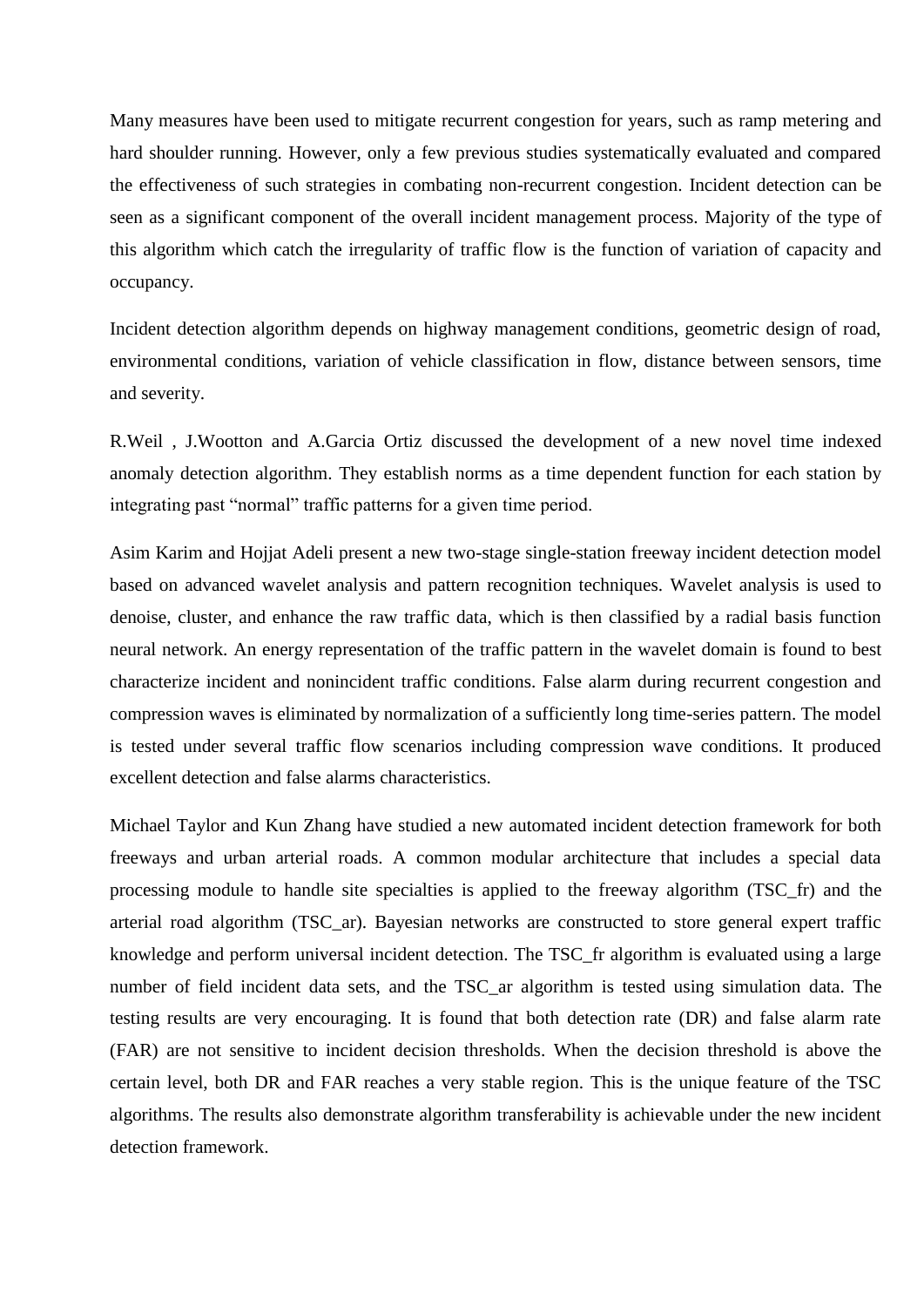Dia and Rose (1997) proposed a multi-layer feedforward (MLF) neural network incident detection model. The result of the comparative performance evaluation clearly demonstrate the substantial in incident detection performance obtained by the neural network model and also show how improvements in model performance can be achieved using variable decision threshold.

Srinivasan et. al. (2000) developed a hybrid artifical intelligence technique, with fuzzy- logic and genetic- algorithm technique, for automatically detecting incidents on a traffic network.

Ivan (1997) developed a new technique based on data fusion methods using multiple data sources; induptive loop detectors, and travel times collected from probe vehicle travelling through the street network.

Peter Martin and Joseph Perrin examine a range of incident detection technologies to determine a recommended combination of approaches for use in the Utah Department of Transportationís (UDOT) Advanced Traffic Management System (ATMS). The technologies that were examined are computerbased automatic Incident Detection (AID), Video Image Processing (VIP), and detection by cellular telephone call-ins.

Manoel Mendonca developed a self-learning, transferable algorithm that requires no calibration. The dynamic thresholds of the proposed algorithm are based on historical data of traffic, thus accounting for variations of traffic throughout the day. Therefore, the novel approach is able to recognize recurrent congestion, thus greatly reducing the incidence of false alarms. In addition, the proposed method requires no human-intervention, which certainly encourages its implementation.

### **3. METHODOLOGY**

In this study, incident detection, inspection and detection process will be modelled by bringing in method that provide detection of sudden and severe differentiation. Before this model, flow modelling and crash modelling will be integrated by integration of related software. According to literatur review various methods was decided since it is widely accepted, frequently used and adviced one which could be comparated with other methods. At the subtitles below presents respectively various approach for incident detection which containing the main modelling approach summarized by referring the related data, some methods for comparing proposed methods and crash simulation.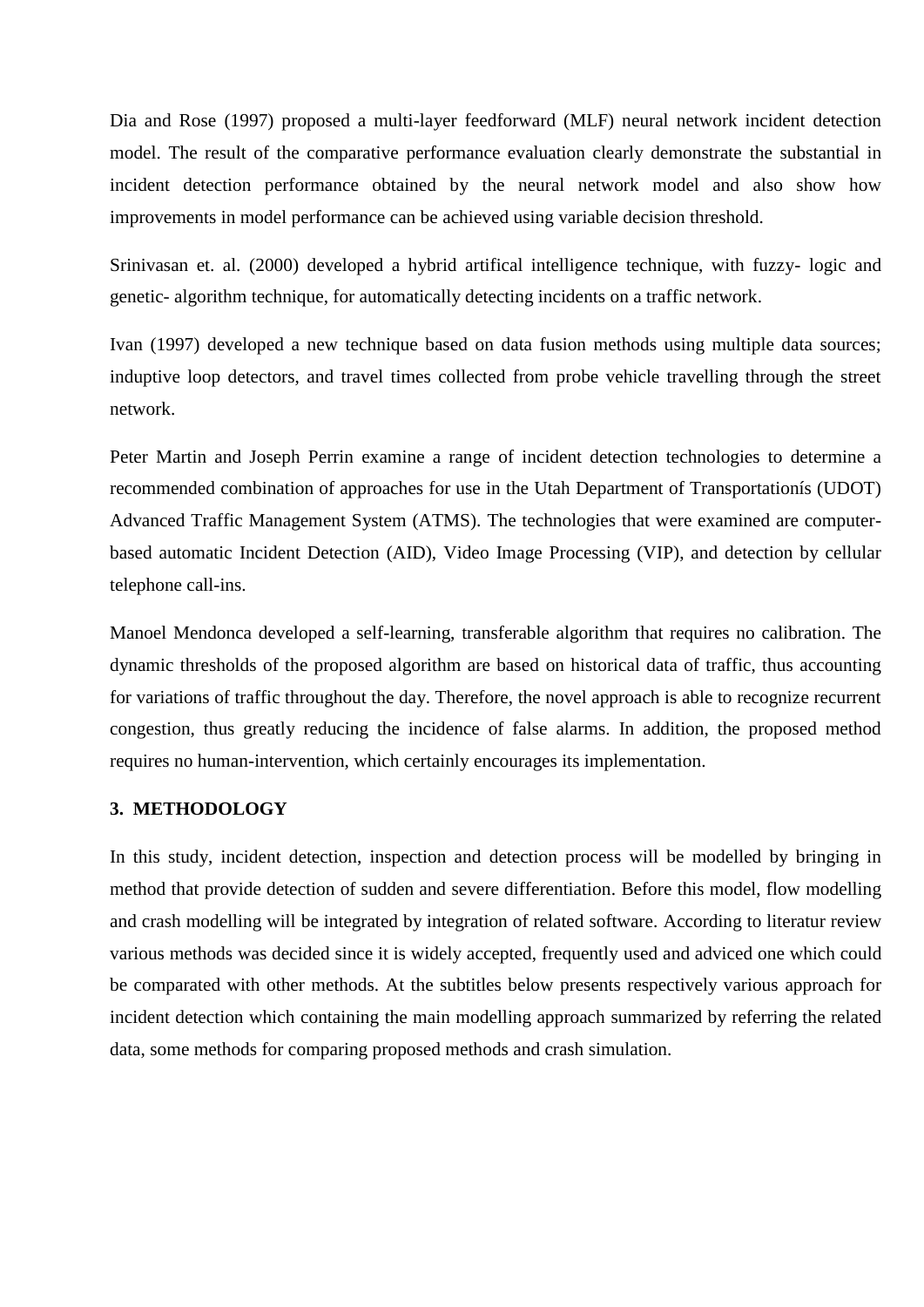### **3.1. Various Approach for Incident Detection**

### **3.1.1. Sample – Based Method**

The medhod generally uses the capacity and occupancy data taken by induction detector. In this algorithm, threshold that has normal flow condition is determined in advance and the rest of the values are identified as out of the normal. Determining the threshold is hard and to take lots of time.

- 1. California Algorithm TSC 2
- 2. California Algorithm TSC 7
- 3. California Algorithm TSC 8
- 4. APID (All Purose Incident Detection) Algorithm
- 5. PATREG (Pattern Recognition) Algorithms

### **3.1.2. Catastrophe Theory –Based Method**

Catastrophe Theory takes its name from the sudden discrete changes that occur in one variable of interest while other related variables are exhibiting smooth and continuous change (Persaud and Hall 1989). These variables are speed, flow, and occupancy. When speed drops dramatically without a corresponding increase in occupancy and flow, the alarm sounds. In this regard, Catastrophe Theory based algorithms are able to differentiate between incidents and recurring congestion. Congestion builds up slowly, while incidents cause a sudden queue to develop and drastic changes in speed to occur. The algorithms exploit this phenomenon. The difference between Catastrophe-based and pattern-based algorithms is that pattern-based methods rely on individual variable and pre-set thresholds, while the catastrophe method uses multiple variables and compares them to previous trends in data for recurrent congestion. The only type of algorithm that fits into this classification is the McMaster algorithm (Persaud and Hall 1989).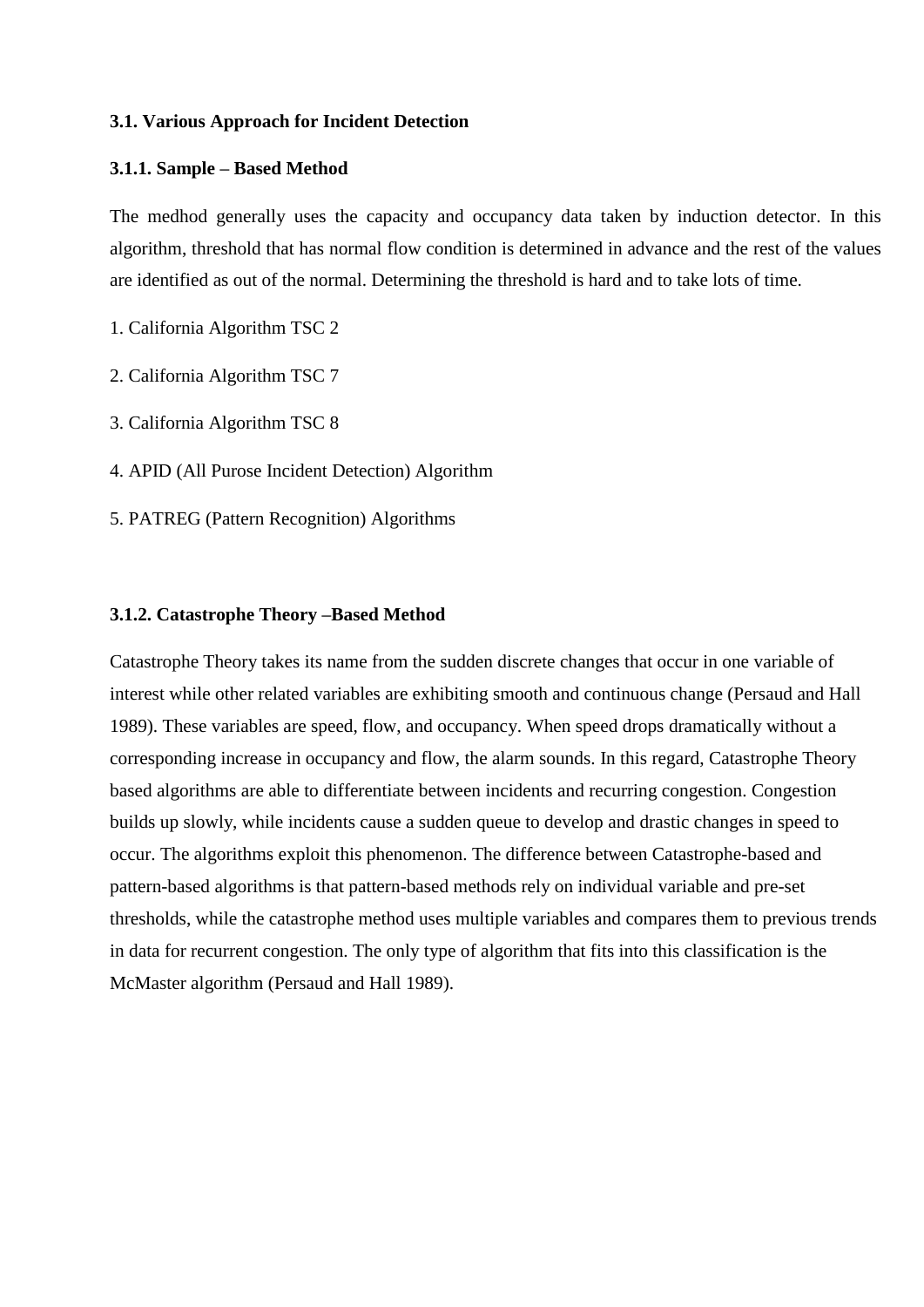## **3.1.3. Statistical Methods**

Statistical methods generally enable real time data to compare the predicted data. When occuring any variation of traffic flow values in accordance with predicted one, occuring the incident/accident situation can be said.

- 1. HIOCC (High Occupancy) Methods
- 2. Stochastic Medhods
- 3. SND (Standard Normal Deviation) Algorithms
- 4. DES (Double Exponential Smoothing) Methods
- 5. Filtrasion Medhods
- 6. Bayesian Based Medhods
- 7. SSID (Single Station Incident Detection) Algorithms

# **3.1.4. Artificial Intelligence – Based Method**

Artificial Intelligence (AI) is a recent development of AID algorithms. These algorithms detect incidents by either a rule-based algorithm or an algorithm that has .learned. to recognize incident patterns. Neural Network (Stephanedes 1995) and Fuzzy Set Logic (Chang 1994) are the main AI applications that have been applied to AID.

# **3.2. Some Methods For Comparing Proposed Methods**

### **3.2.1. California Algorithm #7 (TSC 7)**

California Algorithm #7 is a comparative algorithm which uses preset thresholds to classify current road condition (Levin and Krause, 1978). California Algorithm #7 needs only occupancy data from two adjacent detector stations. Algorithm calculates spatial difference in occupancy, OCCDF, and the relative spatial difference of occupancies, OCCRDF. In addition to these two data, algorithm uses occupancy values of obtained from downstream detectors. Calculation process of OCCDF and OCCRDF are given below;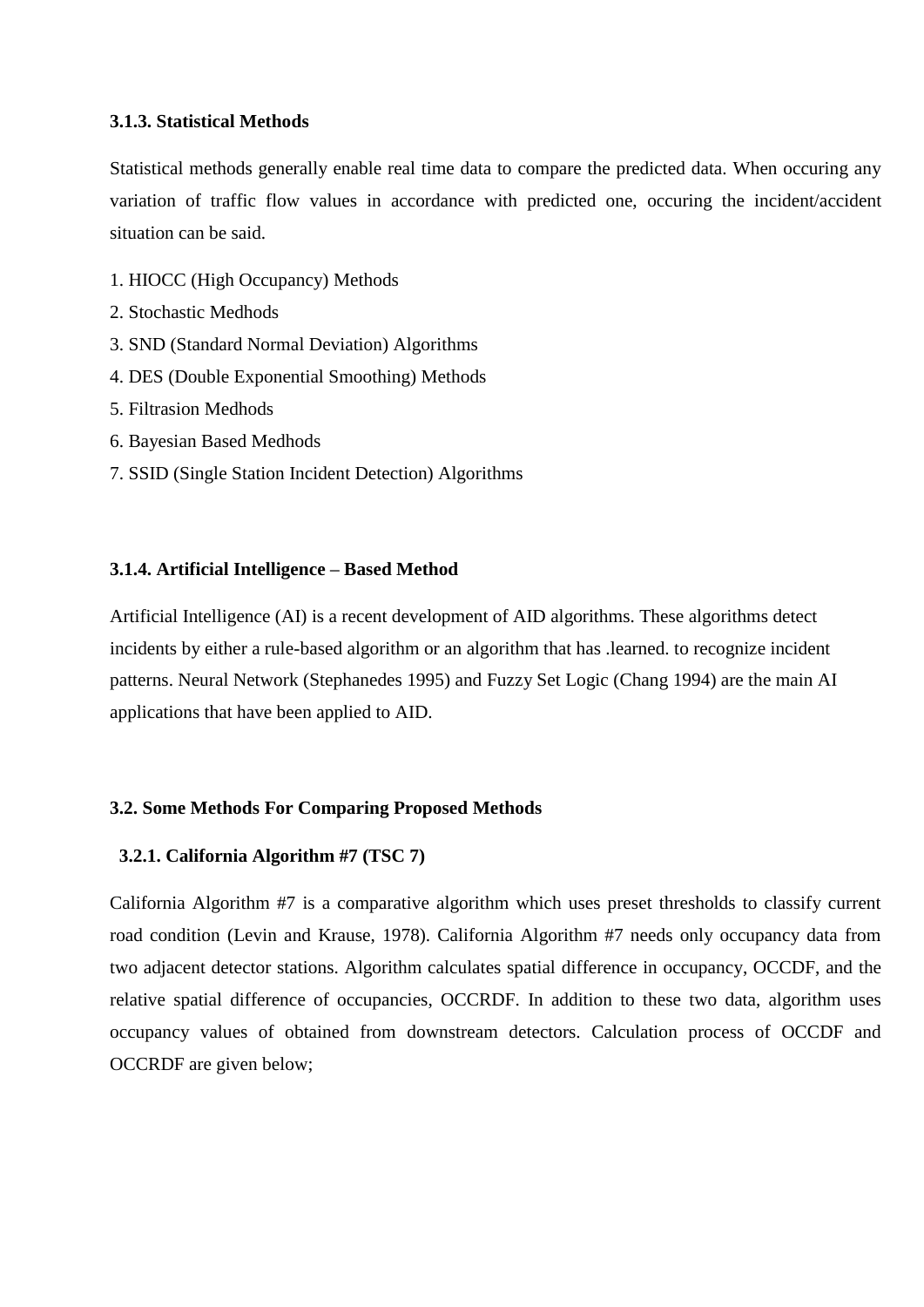$OCCDF(i,t) = OCC(i,t) - OCC(i+1,t),$ 

## $OCCRDF(i,t) = (OCC (i,t) - OCC(i+1,t))/ OCC (i,t)$

where i denotes the detector station number and t denotes the time period.  $OCC(i+1,t)$  is the occupancy value, which is obtained from detector station (i+1) in time period t. Downstream occupancy value, OCC(i+1,t), can also be represented as DOCC. California Algorithm #7 basically calculates OCCDF and OCCRDF values and obtains DOCC value from detector stations and compares these inputs with 3 preset thresholds, T1, T2 and T3. T1 is the maximum value of the OCCDF under normal conditions, T2 is the maximum value of the temporal difference in downstream occupancy (DOCCTD) under normal conditions, T3 is the maximum value of the OCCRDF under normal conditions. DOCCTD can be calculated with the equation below.

 $DOCCTD = OCC(i+1, t) - OCC(i+1, t+1)$ 

After comparisons of thresholds and inputs, algorithm decides in what state the road currently is. There are 4 identified states for California Algorithm #7. Road is in state 0 when there are no incidents, in state 1 when there is a possibility of incident but still there aren't any detected incident, in state 2 when the incident is detected and state 3 when incident continues. Logic behind the California Algorithm #7 can be found in Levin and Krause, 1978.



**Fig.3.1. California Algorithm #7**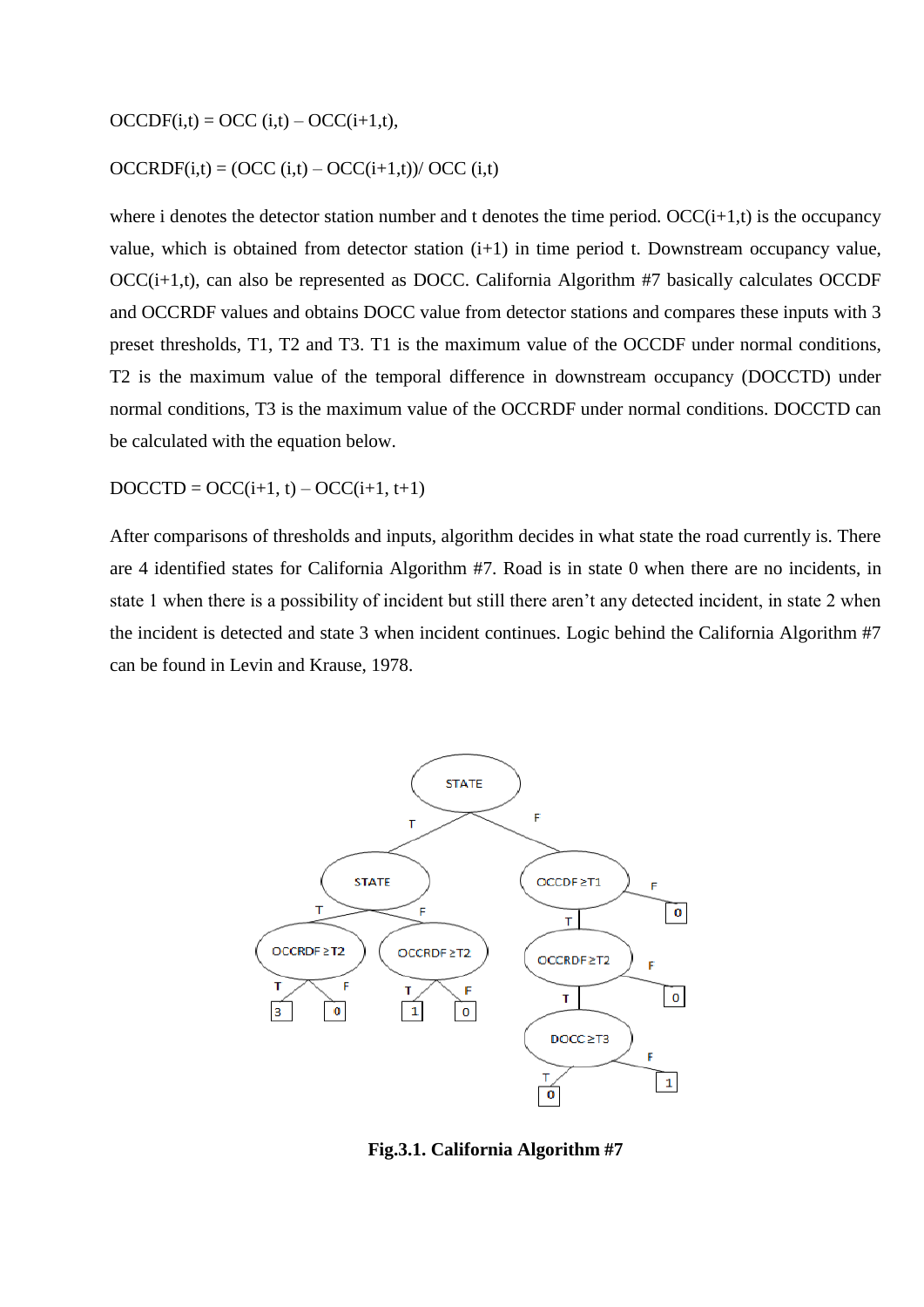### **3.2.2. APID Algorithm**

APID algorithm was proposed for COMPASS advanced traffic management system, which is implemented in Toronto Metropolitan Area (Masters et al., 1991). In addition to OCCDF, OCCRDF, DOCCTD, DOCC, APID algorithm needs relative temporal difference in speed, SPDTDF as input. Calculation procedure for SPDTDF of APID is given in equation below.

### $SPDTDF(i,t)=(SPD(i,t-2)-SPD(i,t))/SPD(i,t-2)$

SPD(i,t) is the speed data obtained from upstream detector in time period t. APID algorithm can only be executed when all the data above are derived. APID algorithm uses 4 different states to categorize road conditions which are exactly same with California Algorithm #7. APID algorithm contains 5 major routines, which are general incident detection routine, light traffic incident detection routine, medium traffic incident detection routine, compression wave test routine, persistence test routine (Masters et al., 1991). APID algorithm contains 11 threshold parameters and 6 control parameters, which are briefly explained in Table below.

| <b>Control Parameters</b>                             | Symbols                           | Default         |
|-------------------------------------------------------|-----------------------------------|-----------------|
|                                                       |                                   | Value           |
| Compression wave test enabled/disabled                | <b>CW_TEST_ENABLED</b>            | <b>Disabled</b> |
| Persistence test enabled/disabled                     | PST_TEST_ENABLED                  | <b>Disabled</b> |
| Medium traffic incident detection<br>enabled/disabled | MED_TRAFFIC_INC_DETECTION_ENABLED | <b>Disabled</b> |
| Light traffic incident detection<br>enabled/disabled  | LIT_TRAFFIC_INC_DETECTION_ENABLED | <b>Disabled</b> |
| Compression wave test period                          | <b>CW_TEST_PERIOD</b>             | 5 minutes       |
| Persistence test period                               | PST_TEST_PERIOD                   | 5 minutes       |
| Light traffic flow threshold                          | TH_LIT_TRAF                       | 20              |
| Medium traffic flow threshold                         | MED_LIT_TRAF                      | 60              |
| Incident clearance threshold                          | TH INC CLR                        | $-0.4$          |
| Persistence test threshold                            | TH_PT                             | 0.1             |
| Compression wave test threshold 1                     | TH_CW1                            | $-1.3$          |
| Compression wave test threshold 2                     | TH CW <sub>2</sub>                | $-1.5$          |
| Incident detection threshold 1                        | TH_ID1                            | 10.2            |
| Incident detection threshold 2                        | TH_ID2                            | $\bf{0}$        |
| Incident detection threshold 3                        | TH_ID3                            | 20.8            |
| Medium traffic incident threshold 1                   | TH_ME_ID1                         | Not used        |
| Medium traffic incident threshold 2                   | TH_ME_ID2                         | Not used        |

Table 2. Parameters and procedures of APID algorithm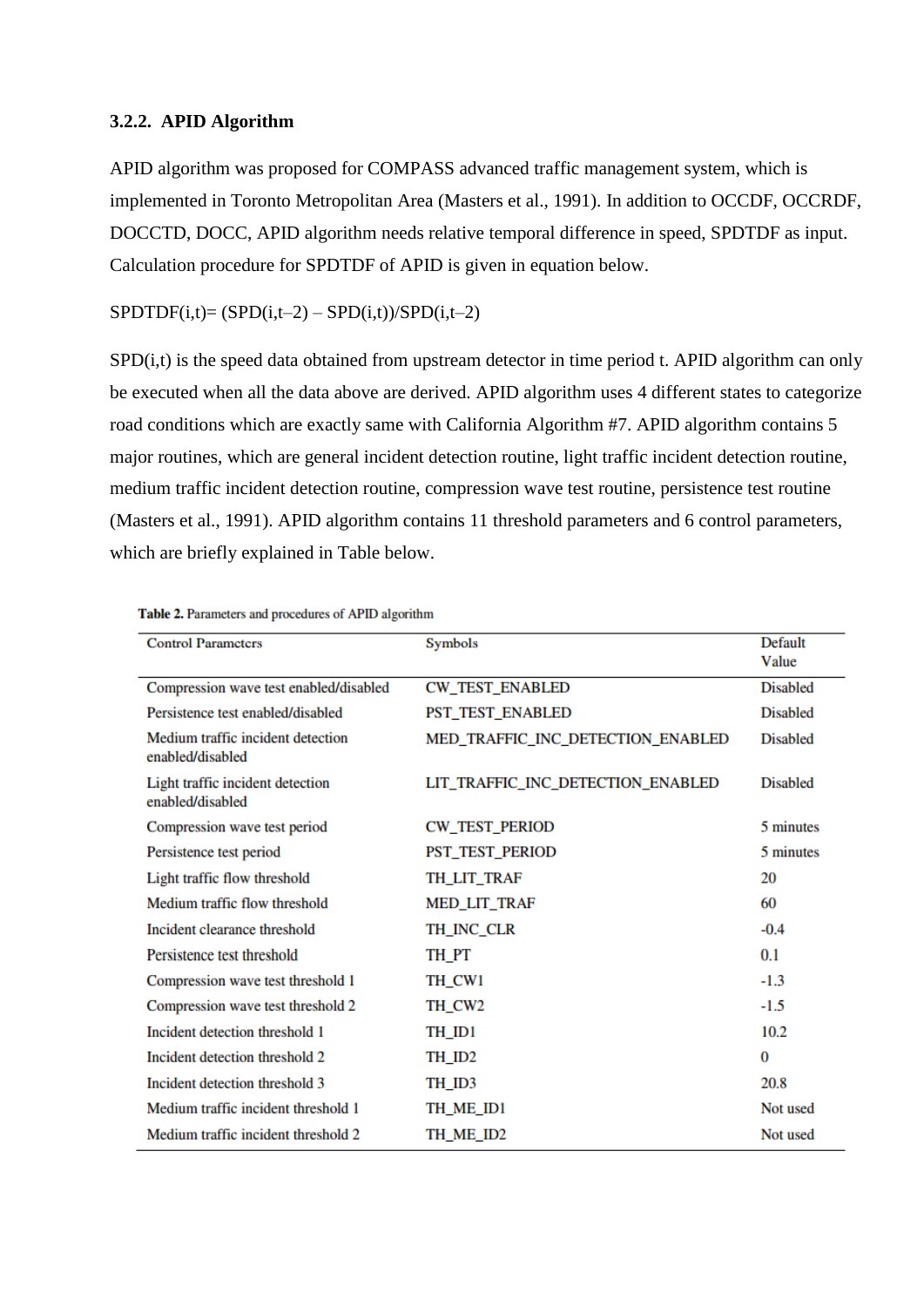APID algorithm employs 3 main incident detection check procedures, which are incident check procedure (INC\_DETECT\_CHECK), low volume incident detection check procedure (LO\_VOL\_INC\_DETECT\_CHECK), medium volume incident detection check procedure (MED\_VOL\_INC\_DETECT\_CHECK). General structures of these procedures can be found in Min, S.L.C., 2004.



**Fig.3.2. APID Algorithm Procedure**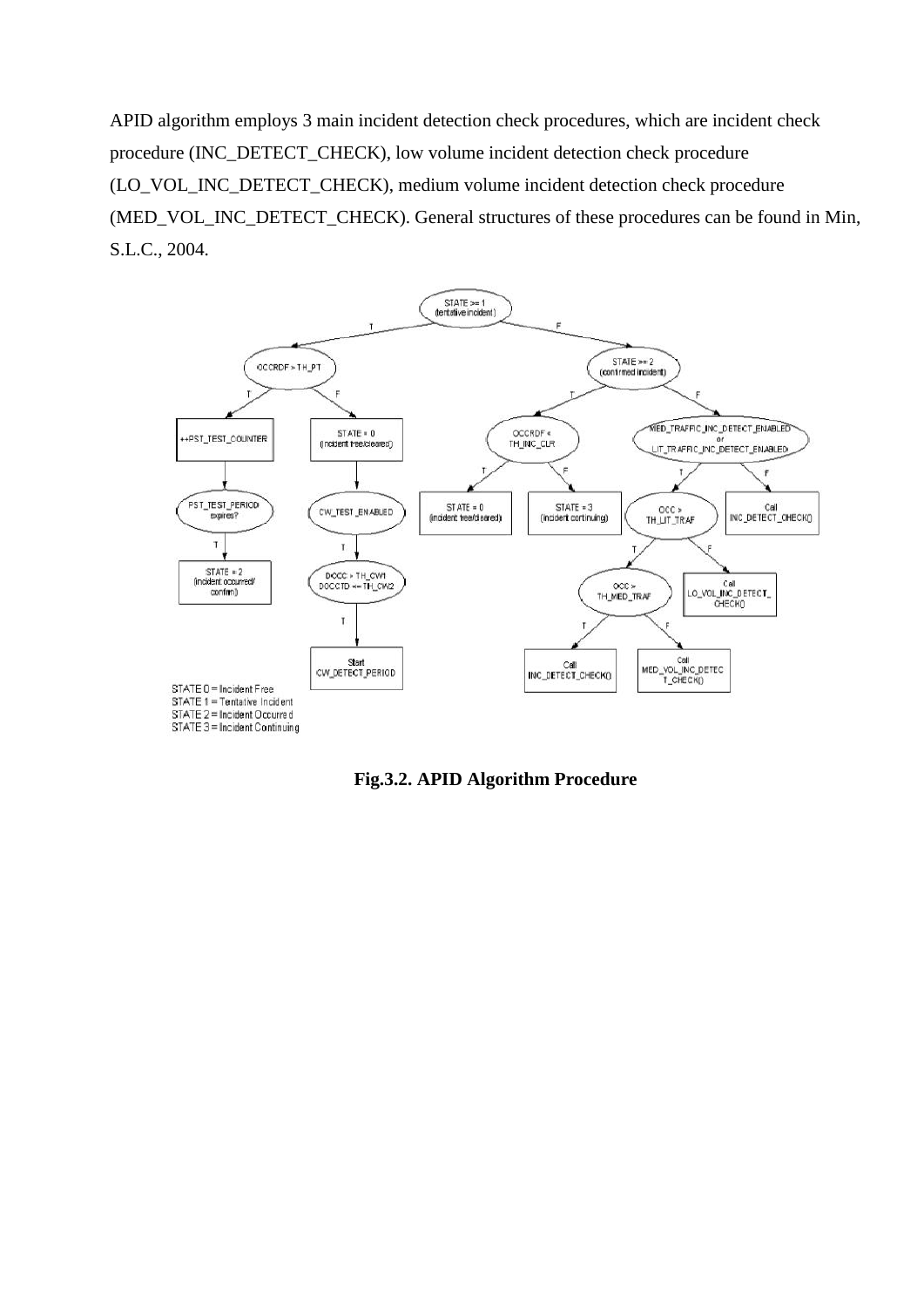

**Fig.3.3. APID Algorithm 'INC\_DETECT\_CHECK' Procedure**



**Fig.3.4. APID Algorithm 'LO\_VOL\_INC\_DETECT\_CHECK' Procedure**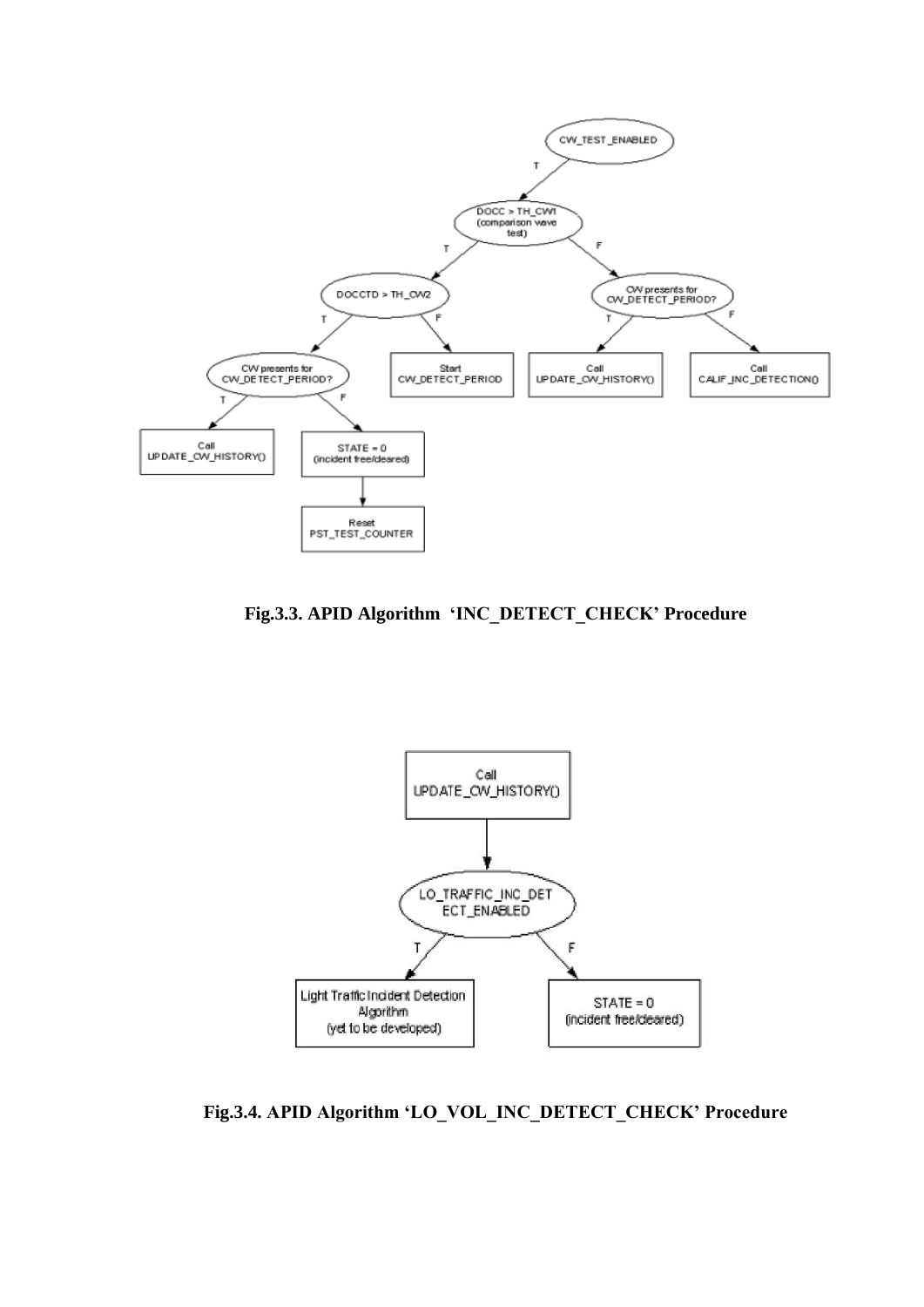

**Fig.3.5. APID Algorithm 'MED\_VOL\_INC\_DETECT\_CHECK' CHECK' Procedure**

### **3.2.3. DES Algorithm**

DES algorithm is a time-series based incident detection algorithm, which is proposed by Cook and Cleveland in 1974. DES algorithm basically calculates tracking signals for speed, volume and occupancy and compares them to pre-defined thresholds. Before the execution of algorithm certain initial values have to be determined which are mean absolute deviation smoothing factor, SFM, single smoothing factor, SFS, double smoothing factor, SFD, error in prediction, e, cumulative error in prediction in, E and mean absolute deviation, m. Calculation procedure of DES algorithm by using initial values is given in equations below.

 $S(x, i, t) = SFS \cdot x(i, t) \cdot (1 - SFS) \cdot S(x, i, t-1)$ 

 $D(x, i, t) = SFD \cdot S(x, i, t) + (1-SFD) \cdot D(x, i, t-1)$ 

 $e(x, i, t) = x(i, t) - D(x, i, t)$ 

 $E(x, i, t) = E(x, i, t-1) + e(x, i, t)$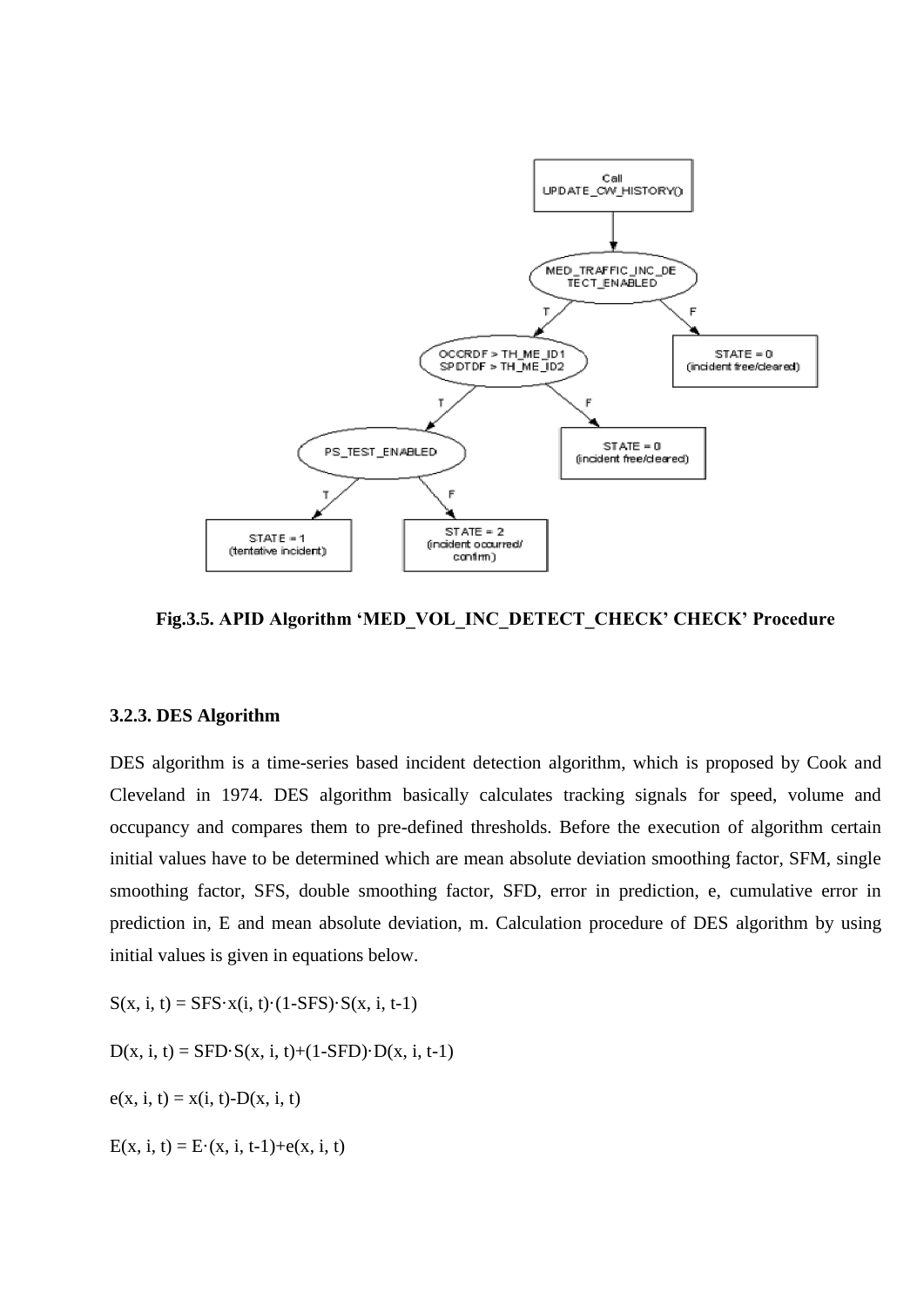# $m(x, i, t) = \text{SFM} \cdot \square e(x, i, t) \square + (1-\text{SFM}) \cdot m(x, i, t-1)$

Tracking Signal  $(x)= E(x, i, t)/m(x, i, t)$ 

where, x is a traffic variable such as volume occupancy and speed, i is the detector station number and t is the time period. Other parameters of DES algorithm are briefly summarized in Table below,

| <b>Control Parameters</b> | <b>Definition</b>                  | Default<br>Value    |
|---------------------------|------------------------------------|---------------------|
| <b>VOL_TS_ENABLED</b>     | <b>Incident Test for Volume</b>    | <b>Disabled</b>     |
| <b>OCC TS ENABLED</b>     | <b>Incident Test for Occupancy</b> | Enabled             |
| <b>SPD TS ENABLED</b>     | <b>Incident Test Speed</b>         | Enabled             |
| T(V,i,t)                  | <b>Volume Tracking Signal</b>      | 0                   |
| T(O,i,t)                  | <b>Occupancy Tracking Signal</b>   | 0                   |
| T(S,i,t)                  | <b>Speed Tracking Signal</b>       | 0                   |
| TH VOL                    | <b>Volume Threshold</b>            | To be<br>determined |
| TH OCC                    | <b>Occupancy Threshold</b>         | To be<br>determined |
| TH SPD                    | <b>Speed Threshold</b>             | To be<br>determined |
| ts                        | Number of tests                    | 0                   |
| tse                       | Number of test exceeds thresholds  | 0                   |

Table 3. Parameters of DES algorithm



**Fig.3.6. Incident Detection with DES Algorithm**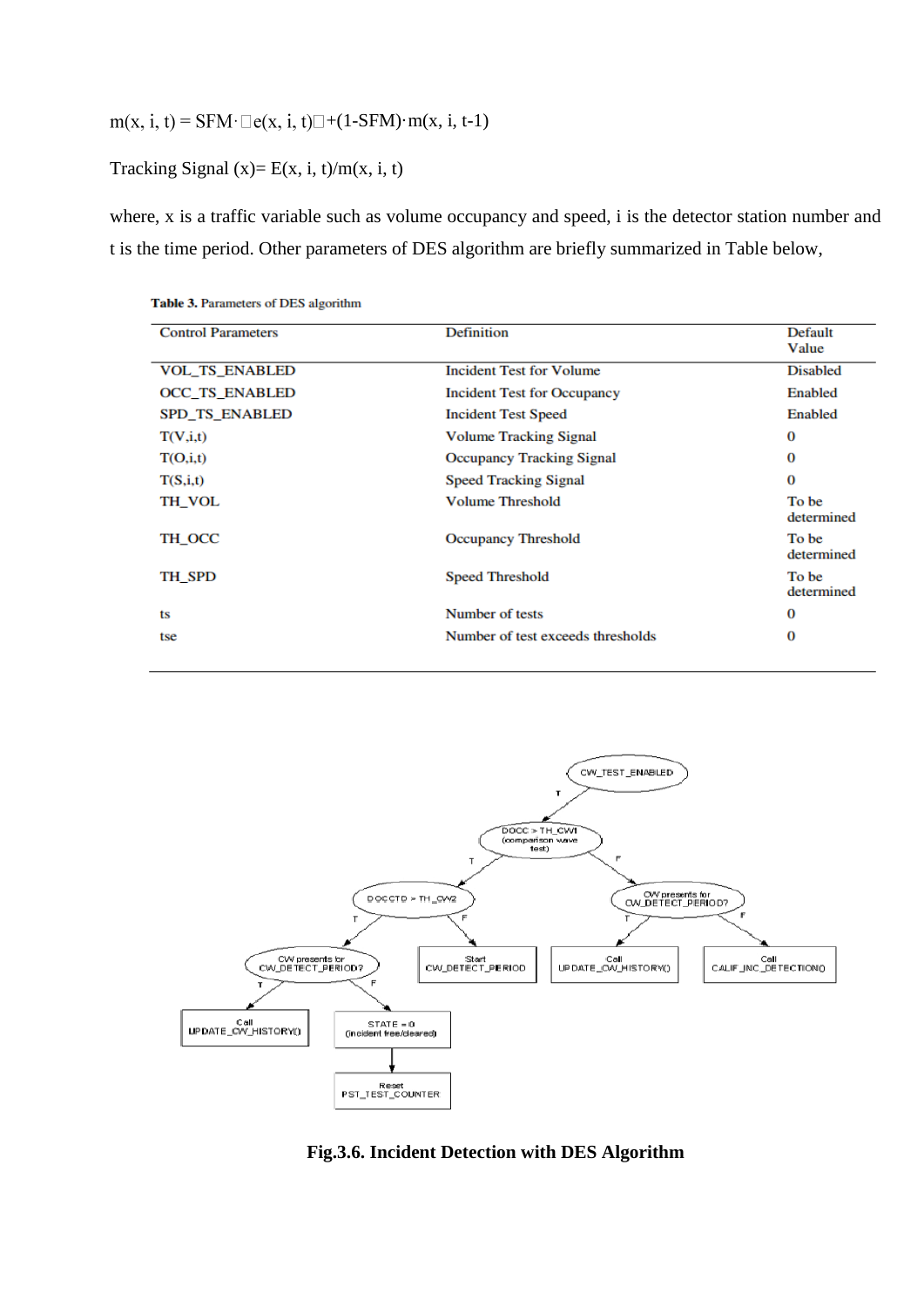### **3.3. Crash Simulation**

In this study, it is aimed that, finit element method which calibreted based on vehicle dynamic crash simulation, as a fast and real timing method, flow simulation models were integrated, is indicated Figure 5.7 Suggested study need to be cross disciplines, such as chrash, vehicle dynamics, traffic flow simulation and programming all those it depends on the eligible researchers work together as a team. It is not come accross those kind of researches in the literature might be explained with those difficulties. Intelligent transportation system, problems faced in the practice, lack of detector, calibration, appriotlessness of distance of detectors, or unpredictable traffic follow perceptions are attached importance as a solution towards management and simulation in order to calculate using multi vehicle and even fleet behavior.

### **3.4. Proposed Incident Detection Algorithm and Structure of Integrated Model**

According to both methods that mentioned above and literatur review, one of the most effective approaches for determining incident or the effect of incident is to examine variation on traffic flow in terms of speed, occupancy or density. The present study aims to develop incident detection algorithms, by making use of varying traffic flow theories that represent realistically the spatio-temporal variation of traffic flow, and evaluate their performances within a holistic approach where flow modelling and crash modelling frames will be integrated by coupling specific simulation platforms.

The approaches that will be developed for determinig incident is basically the algorithmic process having component of both traffic flow modelling and prediction. Traffic flow simulation on highway network that has different scale with scenario of various non- recurrent congestion will be made in terms of existing traditional flow modelling approaches and simulation software that constituted by benefitting from these. The process of incident detection, inspection and management will be modelled through including methods that detect unexpected and serious variation on traffic flow. Therefore, in the present study, incident detection algorithm will be examined that tests various estimated methods whether intuitional or not as well as it wil be compared with a new approach which determines variation on flow conditions. In order to test and compare, three measures of effectiveness have been used for comparison of incident detection algorithms those are false alarm rate, FAR, detection rate,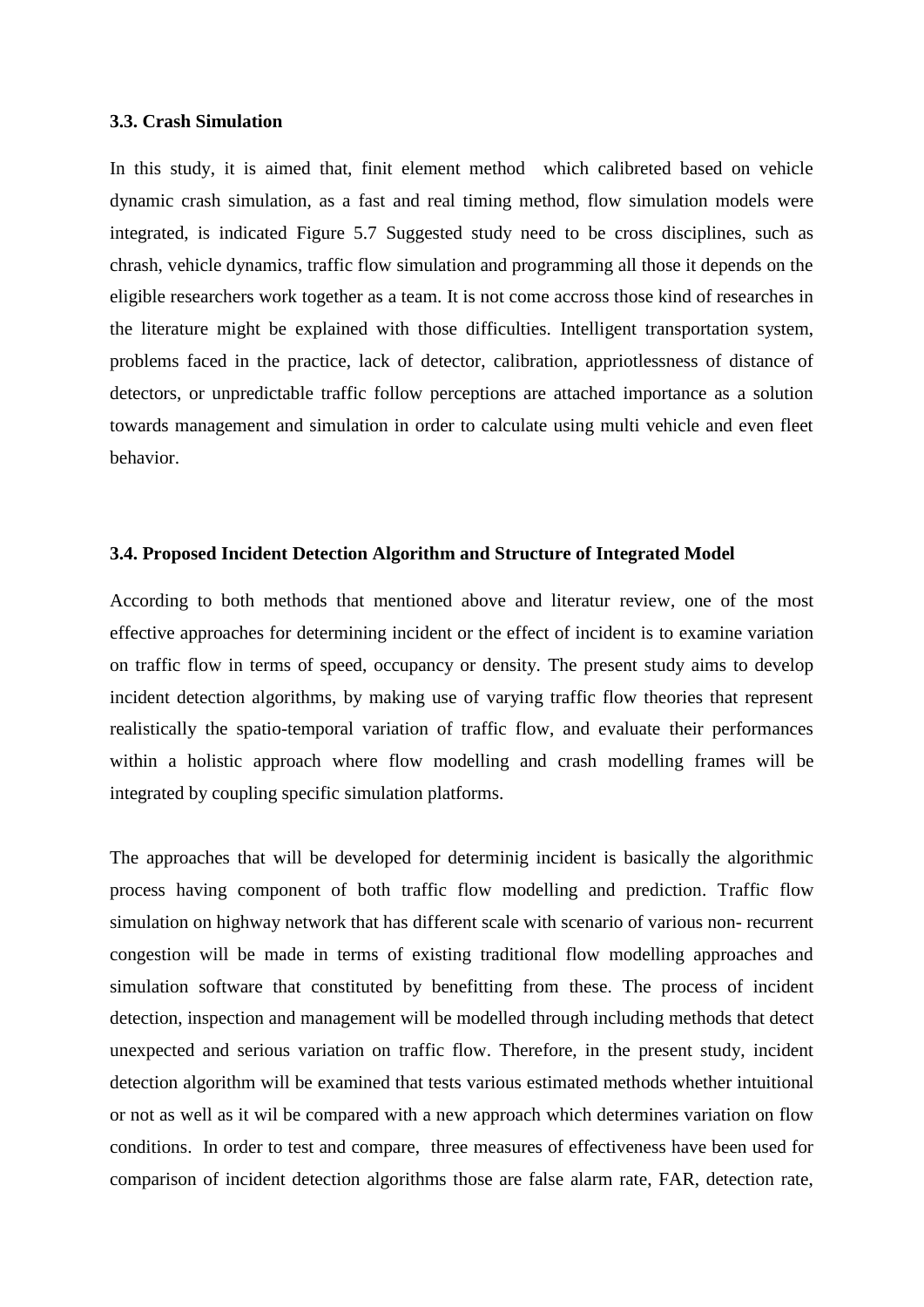DR, mean time to detect, MTTD, for comparison of incident detection algorithms. However FAR, DR and MTTD measures used for comparison in most of the previous studies do not have consistent definition. In order to perform a clear comparison on algorithms clearly, these terms are defined. False alarm rate is the percentage of false alarms relative to the number of alarms. Formula of FAR is given in equation below

 $FAR =$  (number of false alarms / number of total alarms) x 100

Detection rate is the ratio of detected incident periods to the total incident periods. Formula of DR is given below

 $DR =$  (number of detected incident periods / number of total incident periods) x 100

Mean-time to detect is the average time an algorithm takes to detect incidents. Formula of MTTD is given in Equation

$$
MTTD = \sum_{i=1}^{n} (ta - t inc)/n
$$

where n is the number of detected incidents, ta is the time that incident detected and t inc is the time that incident occurred.

Both in traffic production for scenarios which are created and tested ,and calibrations of flow modelling in sample itinerary and network components with real measurements,the softwares according to study aim that can simulate accident\incident will be utilized. Therefore;location temporal change of traffic flow dynamics can be expressed differently benefiting from slimsize,mixed and coarse-size flow theories. The calibration on flow modelling studies will be done with microwave sensor data which collects traffic information such as volume and speed and occupation in different section on istanbul urban highway-expressroad network and which was obtained from the Istanbul Metropolitan Municipality. With the help of these sensors placed along the urban highway-express road network and capable of highly accurate measurements, traffic flow measurement and variables can be determined in real-time. Directorate of Traffic and Transportation Department under the tübitak project no:111m415 and will be received under proposal,in case data is problematic and insufficient will be done with data obtained by the camera will reccord in the field. Therefore;with continuous position-temporal variation of the current variables representing the flow condition,the transitions between steady-unsteady flow conditions and such as zero volume-congestion as a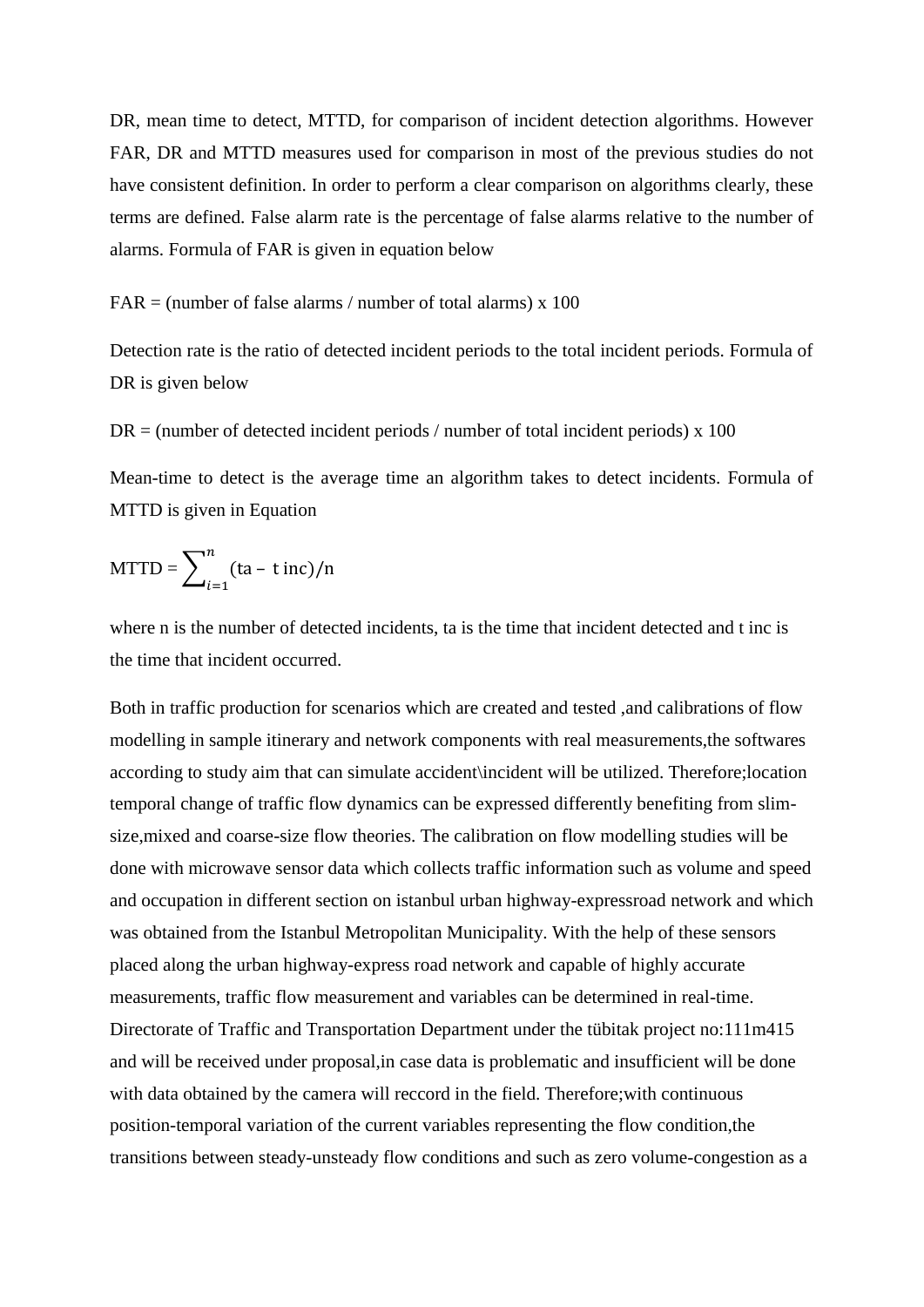result of accident-incident discontunities may occur can be identified . The accidents/incidents can be made synthetically with scenarios which will be defined by differentiating the factors such as flow characteristics, road geometry and driver behavior and it can be modeled in the simulation environment. Dynamics of vehicle crash,will be examined in the crash simulation enviroment and the outputs of particular vehicle will provide input to the flow simulation environment. On this occasion, crash-based calibration of flow model can be done. On the other hand,the dynamic of any clashes occuring in the variable traffic flow conditions,can be examined with the traffic flow-based calibration by utilizing the related simulation's traffic flow measurement. mentioned bidirectional interaction,it will gain a integrated and simultaneous proccessing structure by assembling the related simulation software.The current variables either among themselves,or depending on time,or the position on the road (path length),or the different combinations of crash model outputs, will be discussed detecting both immediate and soft transitions in flow conditions as an output. Incident detection algorithm that dynamically identify changes in the current conditions with proper variables will be improved and the output compared with methods mentioned before and to test by means of determined scenario

The detection method to be proposed,as shown in Figure 3.1 along with 3.6 in the previous subsection and that classify flow condition according to the predetermined threshold decision process will be express in the flow diagram and code will be written. To be proposed simple flow of control-management process as shown in Figure 3.7. In addition to the code to be written for determining incident,a top-level code will be written again in order to simulate an automated control and management system (flow shown in dashed lines in Figure 3.7).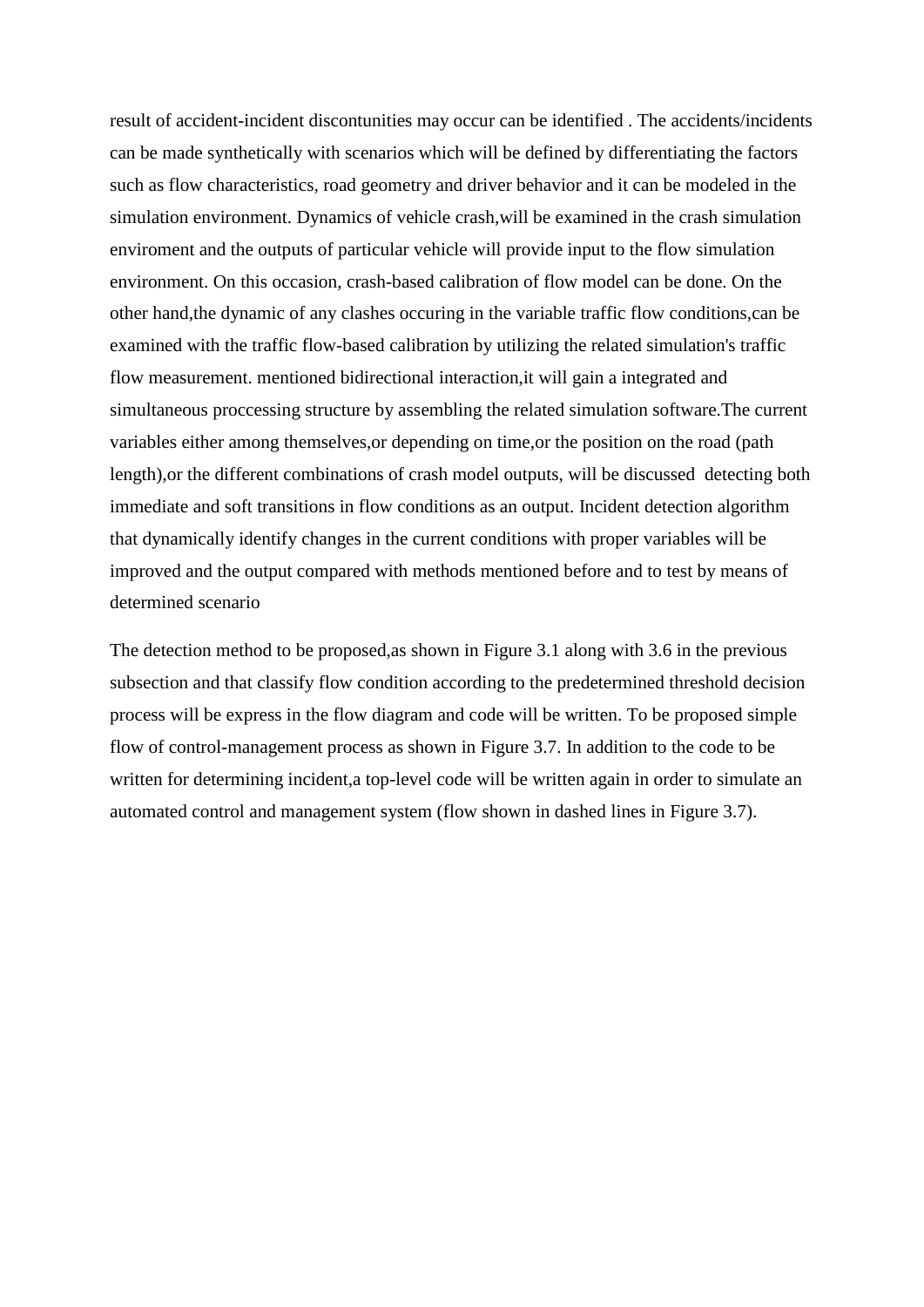

**Fig.3.7. Proposed Integrated Model and Incident Management Process**

### **References**

1. Cook, A. R., Cleveland, D. E. (1974). Detection of Freeway Capacity Reducing Incidents by Traffic Stream Measurement. In *Transportation Research Record 495* (1–11). Washington, D. C.: TRB, National Research Council.

2. Ezell, S. (2010). Explaining international IT application leadership: Intelligent transportation systems. The Information Technology & Innovation Foundation.

3. Levin, M.. Krause, G.M. (1978). Incident Detection: A Bayesian Approach. In *Transportation Research Record 682* (52–58). Washington, D.C.: TRB, National Research Council.